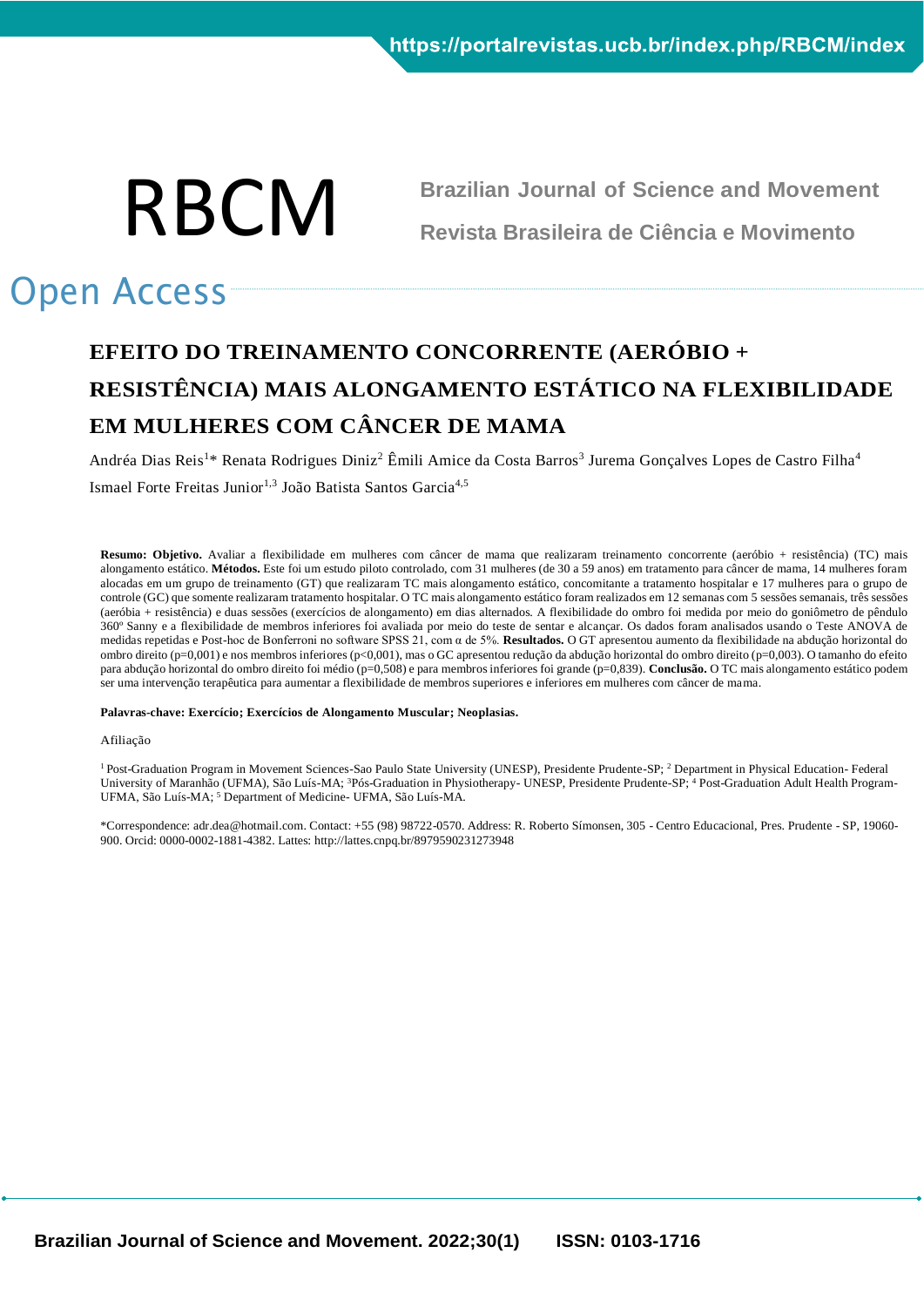## **EFFECT OF CONCURRENT TRAINING (AEROBIC+RESISTANCE) MORE STATIC STRETCHING ON FLEXIBILITY IN WOMEN WITH BREAST CANCER**

Abstract: Objective. was to assess flexibility in women with breast cancer who underwent concurrent training (aerobic+resistance) (CT) more static stretching. **Methods.** This was a controlled pilot study, with 31 women (age 30 to 59) under breast cancer treatment, 14 women were allocated to a training group (TG) who underwent CT more static stretching, concomitant to hospital treatment and 17 women for the control group (CG) who only underwent hospital treatment. The CT more static stretching was performed in 12 weeks with 5 sessions per week, three sessions (aerobic+resistance) and two sessions (stretching exercises) on alternate days. The flexibility of the shoulder was measured by means of the 360º Sanny pendulum goniometer and the flexibility of the lower limbs was assessed through the sit-and-reach test. Data were analyzed using repeated measures ANOVA Test and Bonferroni Post-hoc using SPSS 21 software, with α of 5%. **Results.** The TG presented increased flexibility in the horizontal abduction of the right shoulder ( $p=0.001$ ) and in the lower limbs ( $p<0.001$ ), but the CG showed a reduction in the horizontal abduction of the right shoulder ( $p=0.003$ ). The effect size for horizontal abduction of the right shoulder was medium ( $p=0.508$ ) and for the lower limbs was large (p=0.839). **Conclusion.** CT more static stretching may be a therapeutic intervention to increase flexibility of upper and lower limbs in women with breast cancer.

**Key words: Exercise; Muscle Stretching Exercises; Neoplasms.**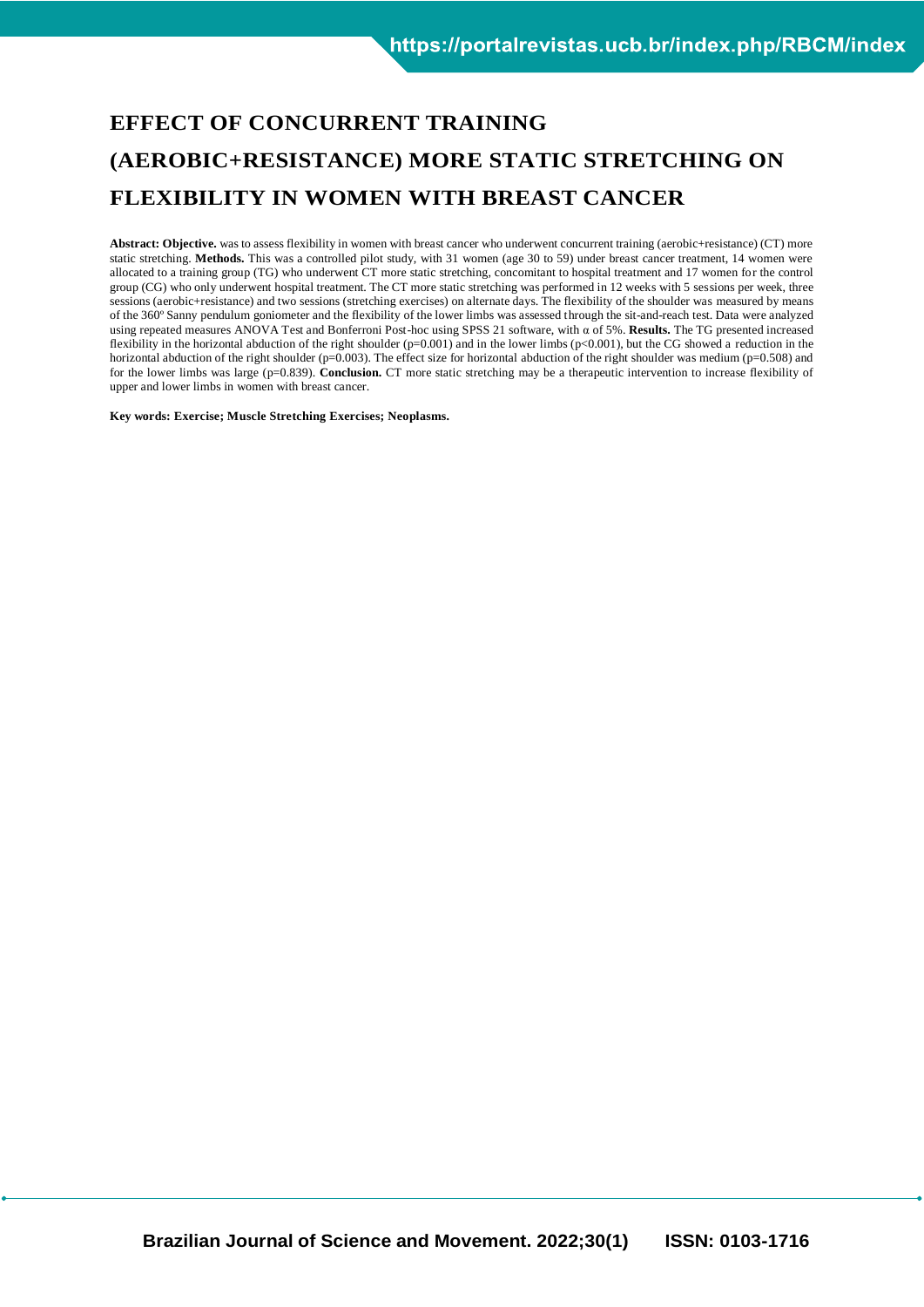#### **Introdução**

Breast cancer is considered one of the diseases with high incidence worldwide. In Brazil, 66,280 new cases are estimated in 2021, with this type of cancer as the most diagnosed in women<sup>1</sup>. Breast cancer treatment can lead to adverse effects such as reduced cardiorespiratory capacity, decreased strength and limited range of motion (LRM) of the shoulder<sup>2</sup>.

The decreased LRM, as flexion and abduction movements that suffer the greatest impairment, influence the functional capacity and physical activities, due to stiffness and loss of muscle flexibility<sup>3</sup>. However, studies have shown that to reduce the complications triggered by this disease, physical exercises, such as stretching for rehabilitation and prevention provide a return to daily tasks and a more comfortable performance of any movement<sup>4-6</sup>.

Another adverse event, caused by cancer, is the risk of death from cardiovascular disease, which is higher in women with breast cancer and those with a tumor in the left limb when compared to women in the general population<sup>7</sup>, however, flexibility training is also capable of improving the cardiovascular system<sup>8</sup>.

In addition, aerobic exercise combined with strength and flexibility exercise is a nondrug treatment method to enhance cardiorespiratory fitness, strength, and flexibility<sup>2,9</sup>. However, little is known about the effect of static stretching, more concurrent training (aerobic+ resistant) in women with breast cancer. Thus, the goal is to assess flexibility in women with breast cancer who underwent concurrent training (aerobic+ resistant) (CT) more static stretching. In the hypothesis that CT more static stretching increases flexibility in women with breast cancer.

#### **Material and Methods**

### **Participants**

Thirty-six women selected from the hospital participated in the study, through invitations to standardized and routine meetings at the institution. As inclusion criteria, the following was considered: 1) not engaging in physical training for at least 6 months, 2) being treated (chemotherapy, radiotherapy, or hormone therapy) or monitored for breast neoplasms. As excluded criteria, the following was considered: 1) had a diagnosis of mental disorders or psychological disorders, 2) were unable to communicate verbally and move 3) pregnant or nursing mothers, 4) had three consecutive absences in physical training, 5) did not perform all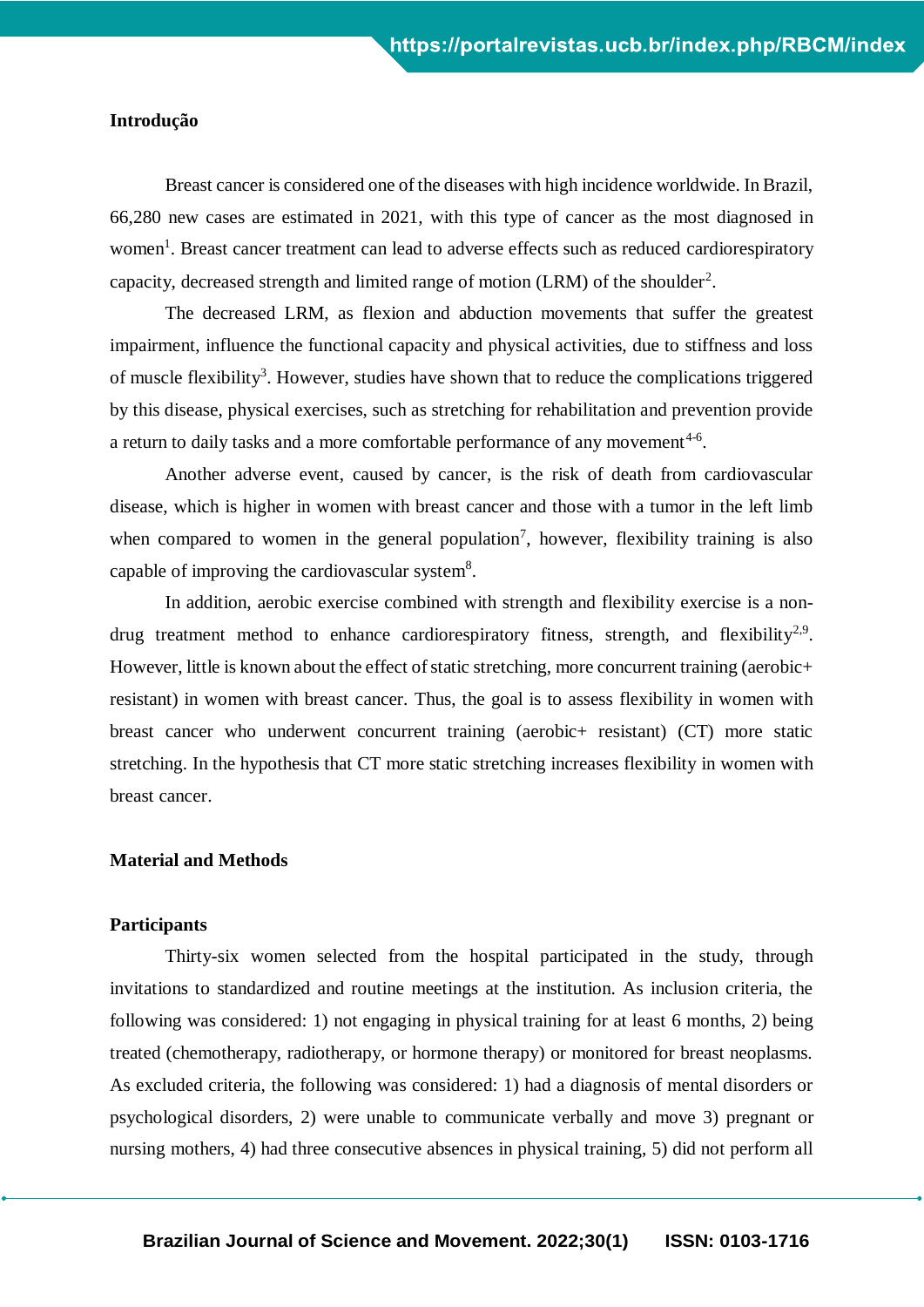evaluations, 6) had no previous medical release.

#### **Study design**

The research was approved by the Research Ethics Committee of the Federal University of Maranhão, number: 20665713.2.0000.5087, recorded in the Registry of Clinical Trials, protocol: NCT03061773. All the procedures were conducted in accordance with the Declaration of Helsinki. Thereafter, the participants were informed about the aim, procedures as well as a complete explanation of the study along with a written informed consent signed by interested participants.

The sample was chosen on the basis of the convenience. Who were randomly assigned to two groups: Training Group (TG) with 18 patients undergoing CT more static stretching for 12 weeks, in addition to continuing with conventional hospital treatment (THC) (chemotherapy, radiotherapy, hormone therapy, and physiotherapy); Control Group (CG) with 18 patients who only used THC for 12 weeks.

The sample size was calculated using statistical software (G-power 3.1; Dusseldorf, Germany). This revealed that with twelve participants, a medium effect size of 0.60 would be achieved, with  $\alpha$  error probability of 0.05, power (1-β error probability) of 0.95 and correlation of 0.5, in repeated-measurement analysis of variance (ANOVA) on within-between interaction; and with non-sphericity correction of one, for two groups and measurements.

#### **Procedures**

The participants' clinical characteristics were verified at the baseline through an anamnesis. The body composition was verified by Body Mass Index  $(BMI)^{10}$ .

The flexibility was evaluated by means of the 360º full-circle Sanny pendulum goniometer (Sanny®, Brazil)<sup>11</sup>. In the active assessment of flexibility, the patients were instructed to warm up and the evaluated movement immediately followed, with the device firm at the joint starting at a  $0^{\circ}$  angle, registering the maximum amplitude angle<sup>11</sup>. For the shoulder joint, the following was measured: flexion, extension, adduction, lateral and horizontal abduction.

The flexibility of the upper limbs (shoulder) was also evaluated by means of the behindthe-back-reach test using a tape measure (Sanny®, Brazil), with 0.1 cm precision. Those surveyed stood with one of the upper limbs flexing the shoulder and elbow with the hand flat on the back. The other limb also had the hand flattened on the back, however, in a shoulder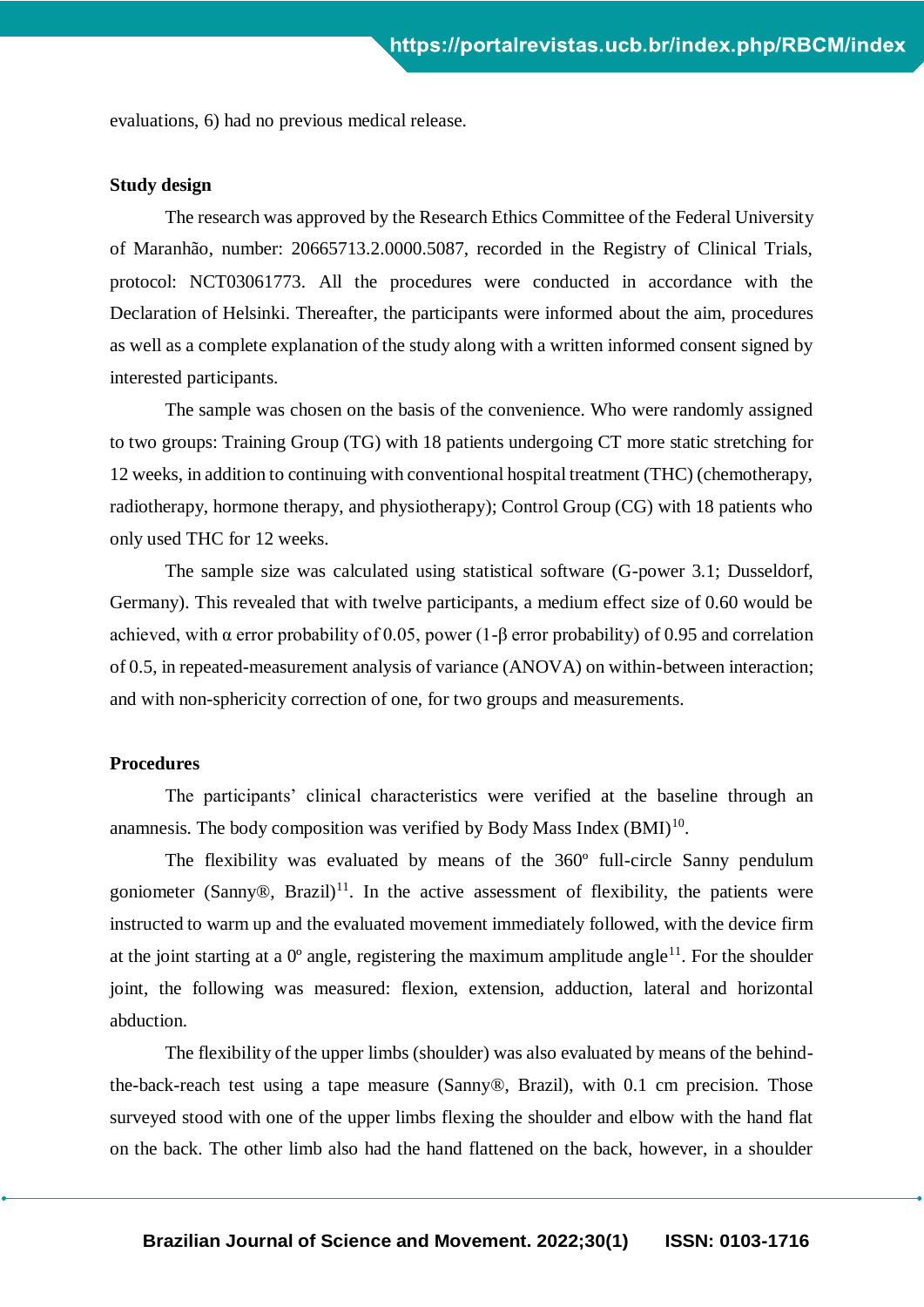extension with internal rotation, with the palm upwards, trying to touch or overlap the middle fingers $^{10}$ .

The flexibility of the lower limbs was assessed through the sit-and-reach test using the Wells Portable Instant Sanny Bank (Instant Pro Portable, Sanny®, Brazil). The patients were seated with their knees extended and their feet resting on the bench, hands clasped one on top of the other, shortly after the patients projected the torso forward without flexing the knees, holding for 2 seconds<sup>10</sup>.

#### **Intervention**

The physical training program for 12 weeks consisted of CT in three days per week (monday, wednesday and friday), more flexibility training in two days (tuesday and thursday).

CT was performed presential in hospital and each training session containing resistance+aerobic exercise, lasted 60 minutes, following the order: 30 minutes on a cycle ergometer, hip flexion and extension, shoulder development, Swiss ball squats, French triceps and curved row. Familiarization of resistance and aerobic training was achieved in a week with three sessions, in which the load was 15 watts on the cycle ergometer and resistance exercises was shin guards, dumbbells, elastic bands (therabands) and their own body weight in the execution of 8 to 12 repetitions and intervals of 1 minute for each exercise.

The aerobic training was controlled by the training heart rate  $(THR)^{12}$ . In the cardiorespiratory test, the ramp protocol adapted by Neil et  $al<sup>13</sup>$  in a cycle ergometer (ERGO FIT brand, model ERGO 167-FITC CYCLE), with an initial load of 15 watts for 5 minutes of warming up, followed by incremental stages of 60 seconds with an increase of 15 watts each<sup>13</sup>. After the maximum stage was reached, an active recovery of 3 minutes with the initial load was performed with 70 to 90 rotations per minute for each stage. The blood pressure (conventional mercury column apparatus BD®), heart rate (Polar FT2) and subjective perception (Borg scale, Inforfisic Mark)<sup>10</sup> were measured every 15 seconds to finish the stages and were static.

The resistance training protocol was 3 sets of each exercise with 8 to 12 repetitions and a 1-min interval between sets and repetitions. The execution speed of each movement was three seconds for the concentric and eccentric phases $14$ . The exercises were alternated by segments, prioritizing the large muscle groups, and the loads were carried out with shin guards, dumbbells, elastic bands (therabands) and their own body weight. The resistance training load was verified through the maximum repetition test<sup>15</sup>.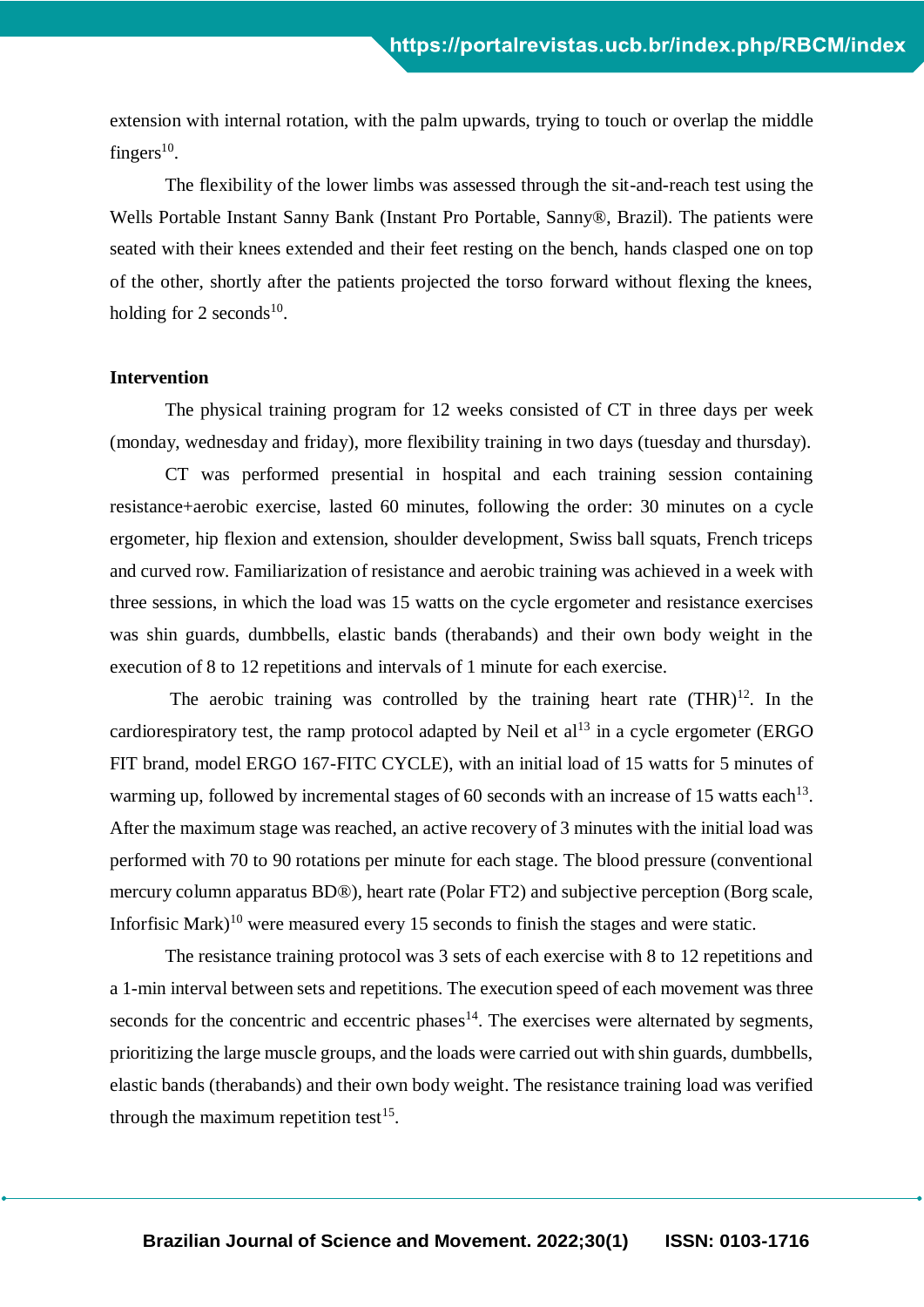The load progressions of the CT were every 4 weeks<sup>16</sup>. The training protocol constituted of three phases: 1) Weeks 1 to 4 with 50% to 60% of THR, plus resistance exercises with body weight or 1kg dumbbells and shin guards, as well as a moderate elastic band (Theraband); 2) Weeks 5 to 8 with 70% to 80% of THR, plus resistance exercises with an increase of 1kg and a heavy elastic band; 3) Weeks 9 to12 with 80% to 90% of THR and maintenance of resistance exercises.

Familiarization with flexibility training occurred over two weeks, with three sessions per week. The flexibility exercise was performed in home-based, yet presential supervised and each training session lasted for 20 minutes, intercalated between days of the TC.

The flexibility training was static active (greater LRM performed in a contraction of the agonists and relaxation of the antagonists), without pain, where each exercise lasted 20 seconds in 3 sets, performing the exercises alternately, therefore without intervals<sup>16</sup>. The flexibility exercises were: 1) Adduction of the shoulder with extension of the elbow, bilateral; 2) Shoulder and elbow flexion with palm of the hand on the back, bilateral; 3) Wrist flexion; 4) Wrist extension; 5) Hip extension with flexed knees; 6) Sitting, shoulder abduction and elbow flexion; 7) Sitting, legs outstretched touching feet with hands; 8) Sitting, legs extended and crossed touching the feet, bilateral; 9) Shoulder flexion and adduction with hands joined in front of the trunk; 10) Back flexion of the foot on the wall.

The evaluations were performed at baseline and after 12 weeks. The team was trained for the application of each instrument to conduct the tests. Physical evaluations were performed blindly by the evaluator.

#### **Statistical Analysis**

Descriptive statistics were presented by mean, standard deviation, absolute and relative frequency. The Kolmogorov-Smirnov and Shapiro Wilk tests were used to verify data normality. The independent Student's T-test was used for BMI and age. The Chi-square test was used to evaluate the type of surgery and the Fisher's exact test for the following variables: clinical period, neoplasia type, the postoperative period of the breast, member affected by surgery and dominant limb. For repeated measures, ANOVA was applied to evaluate the flexibility (goniometer, upper mobility, and Wells bench). When there was an interaction between time and group, the Bonferroni Post-hoc test was employed. The size effect was verified by means of the Partial Square Eta. The statistical analysis was performed on SPSS 21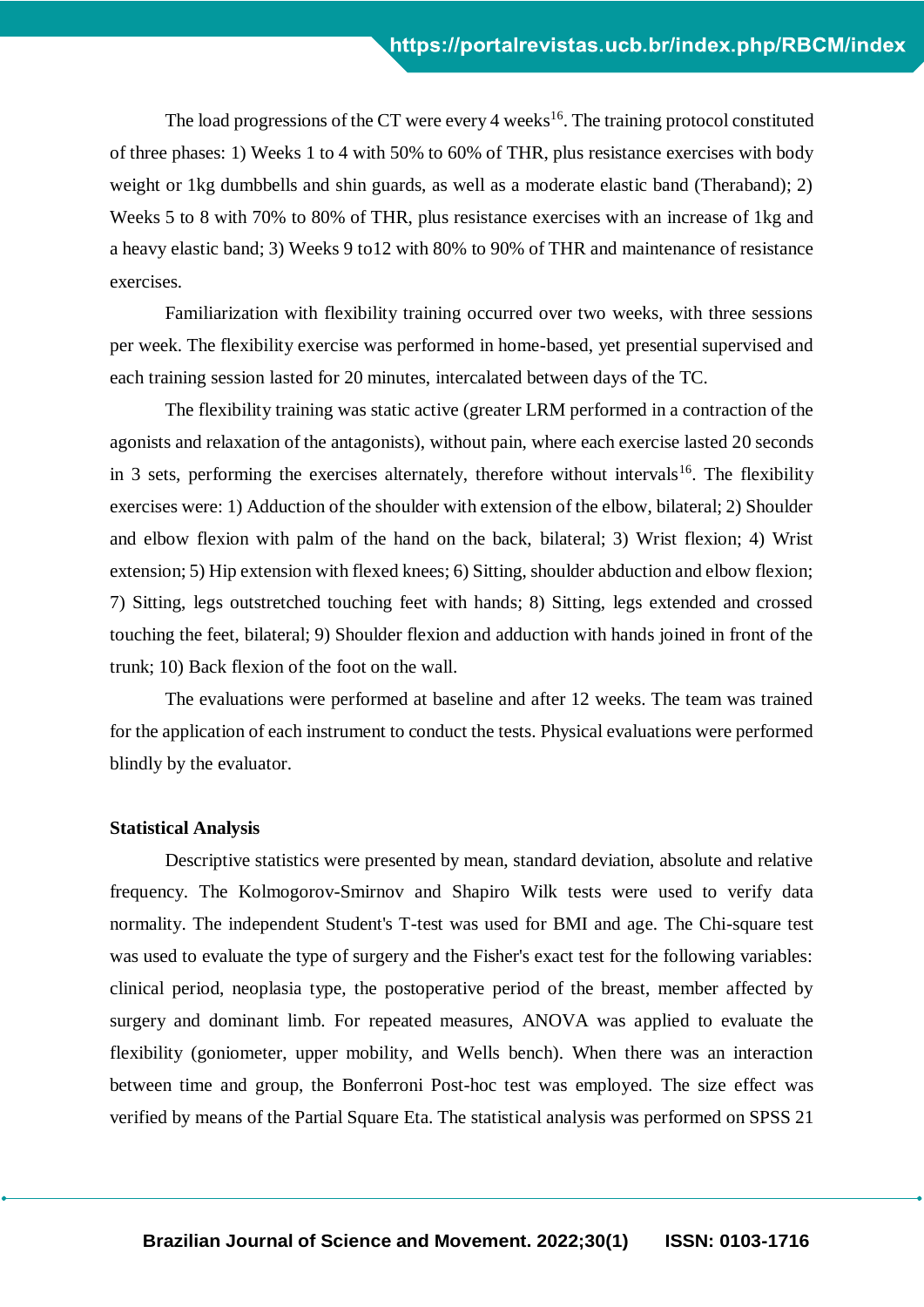(SPSS Inc., Chicago, IL, USA) and GraphPad Prism 5 software (San Diego, CA, USA). Software with p<0.05 was considered statistically significant.

## **Results**

Thirty-six patients were available and participated in the sample. However, one patient of TG was excluded due to a diagnosis of mental disorder, more three did not finish the assessment (4 dropout), and one patient of CG died of cancer (1 dropout). The study was completed by 31 patients (14 TG and 17 CG) with 30 to 59 years old.

Patients did not present statistical differences between the groups in the baseline period (Table 1). Regarding the clinical aspect, patients from both groups did not perform breast reconstruction.

| Variables                             | $TG(n=14)$       | $CG (n=17)$        | p value |
|---------------------------------------|------------------|--------------------|---------|
|                                       | $mean \pm SD$    | $mean \pm SD$      |         |
| Body Mass Index $(Kg/m2)$             | $24.35 \pm 3.56$ | $26.96 \pm 4.93$   | 0.108   |
| Age (years)                           | $47.64 \pm 7.60$ | 49.94±11.99        | 0.539   |
|                                       | $n(\%)$          | $n\left(\%\right)$ |         |
| Clinical Period <sup>c</sup>          |                  |                    |         |
| Attendance                            | 6(42.9%)         | 4(23.5%)           | 0.384   |
| Hormonetherapy                        | 6(42.9%)         | $7(41.2\%)$        |         |
| Chemotherapy                          | $\boldsymbol{0}$ | 3(17.6%)           |         |
| Radiotherapy                          | 2(14.3%)         | 3(17.6%)           |         |
| Neoplasia Type <sup>c</sup>           |                  |                    |         |
| Ductal Carcinoma                      | 14 (100%)        | 14 (82.4%)         | 0.232   |
| <b>Fusocellular and Epithelial</b>    | $\boldsymbol{0}$ | 3(17.6%)           |         |
| Post breast surgery time <sup>c</sup> |                  |                    |         |
| $<$ 2 years                           | 6(42.9%)         | $10(58.8\%)$       | 0.166   |
| 2 the 4 years                         | 5(35.7%)         | $1(5.9\%)$         |         |
| $>$ 4 years                           | 3(21.4%)         | $5(29.4\%)$        |         |
| Did not have surgery                  | $\boldsymbol{0}$ | $1(5.9\%)$         |         |
| SurgeryType <sup>b</sup>              |                  |                    |         |

**Table 1 -** Body composition and clinical aspects of patients with breast cancer (n=31).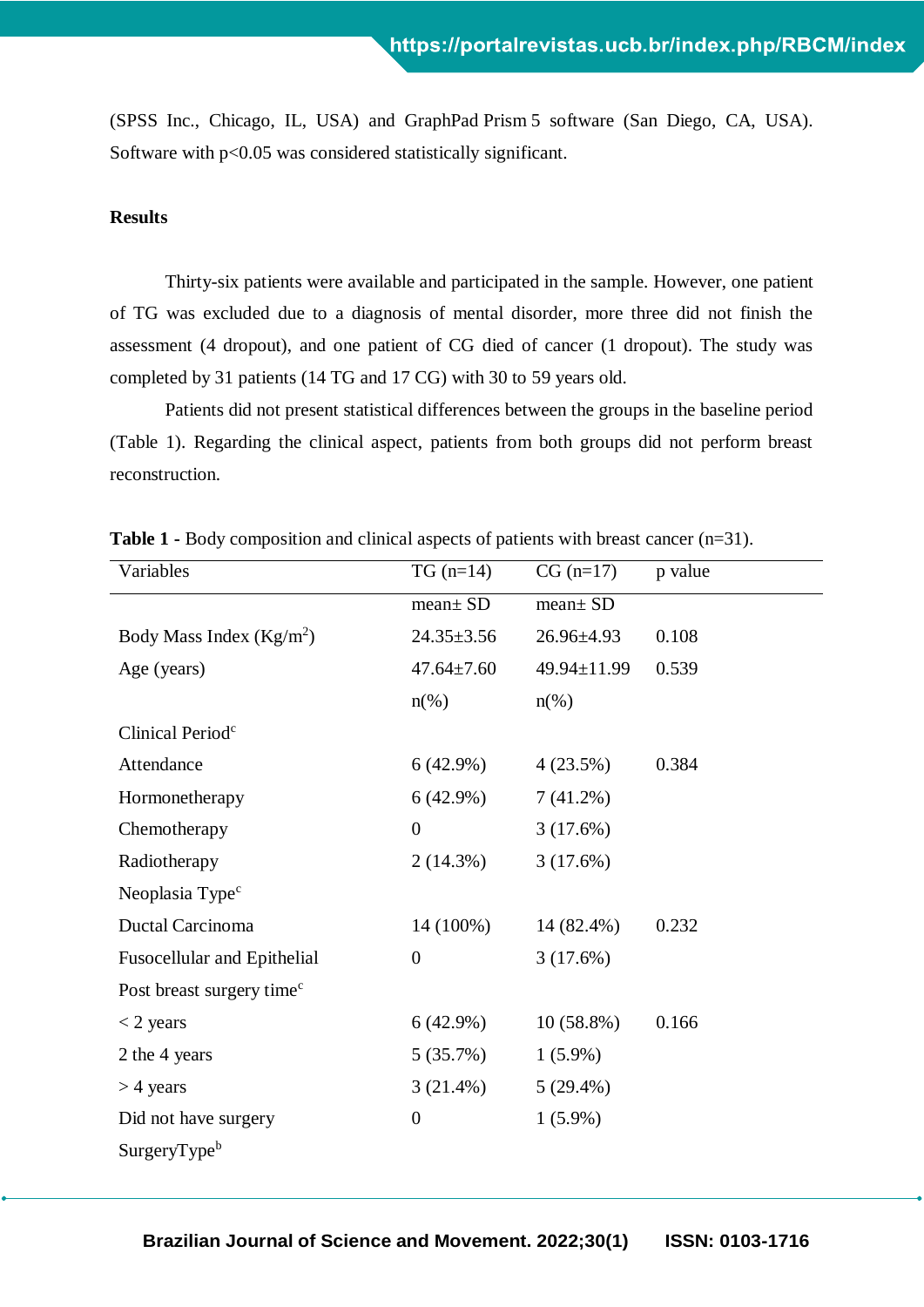| Quadrant                                | $\theta$    | 3(17.6%)     | 0.151 |
|-----------------------------------------|-------------|--------------|-------|
| <b>Total Mastectomy</b>                 | 14 (100%)   | 13 (76.5%)   |       |
| Did not have surgery                    | $\theta$    | $1(5.9\%)$   |       |
| Affected limb from surgery <sup>c</sup> |             |              |       |
| Right                                   | 7(50%)      | $10(58.8\%)$ | 0.915 |
| Left                                    | $6(42.9\%)$ | $5(29.4\%)$  |       |
| <b>Bilateral</b>                        | $1(7.1\%)$  | $1(5.9\%)$   |       |
| Did not have surgery                    | $\Omega$    | $1(5.9\%)$   |       |
| Dominant Limb <sup>c</sup>              |             |              |       |
| Right                                   | 13 (92.9%)  | 13 (76.5%)   | 0.344 |
| Left                                    | $1(7.1\%)$  | 4(23.5%)     |       |

<sup>a</sup>Independent T-Test; <sup>b</sup>Chi-Square Test; 'Exact Fisher Test; TG: Training Group; CG: Control Group; SD: standard deviation; Expressed values: mean± standard deviation. absolute frequency (relative frequency).

The patients experienced a change after 12 weeks (time effect) in the horizontal abduction of the right shoulder ( $f=13.438$ ,  $p=0.003$ ), as well as in the upper limbs (behind-theback test), with the left dominant limb  $(f=7.571, p=0.016)$  and in the lower limbs  $(f=43.328,$ p<0.001). However, there was only interaction in the horizontal abduction of the right shoulder  $(f=16.618, p<0.001)$  and in the lower limbs  $(f=12.303, p=0.004)$ . The post-hoc test showed increased flexibility in the horizontal abduction of the right shoulder  $(p=0.001)$  and the lower limbs ( $p<0.001$ ) of the TG, and only a reduction in the horizontal abduction of the right shoulder  $(p=0.003)$  of the CG (Figures 1 and 2).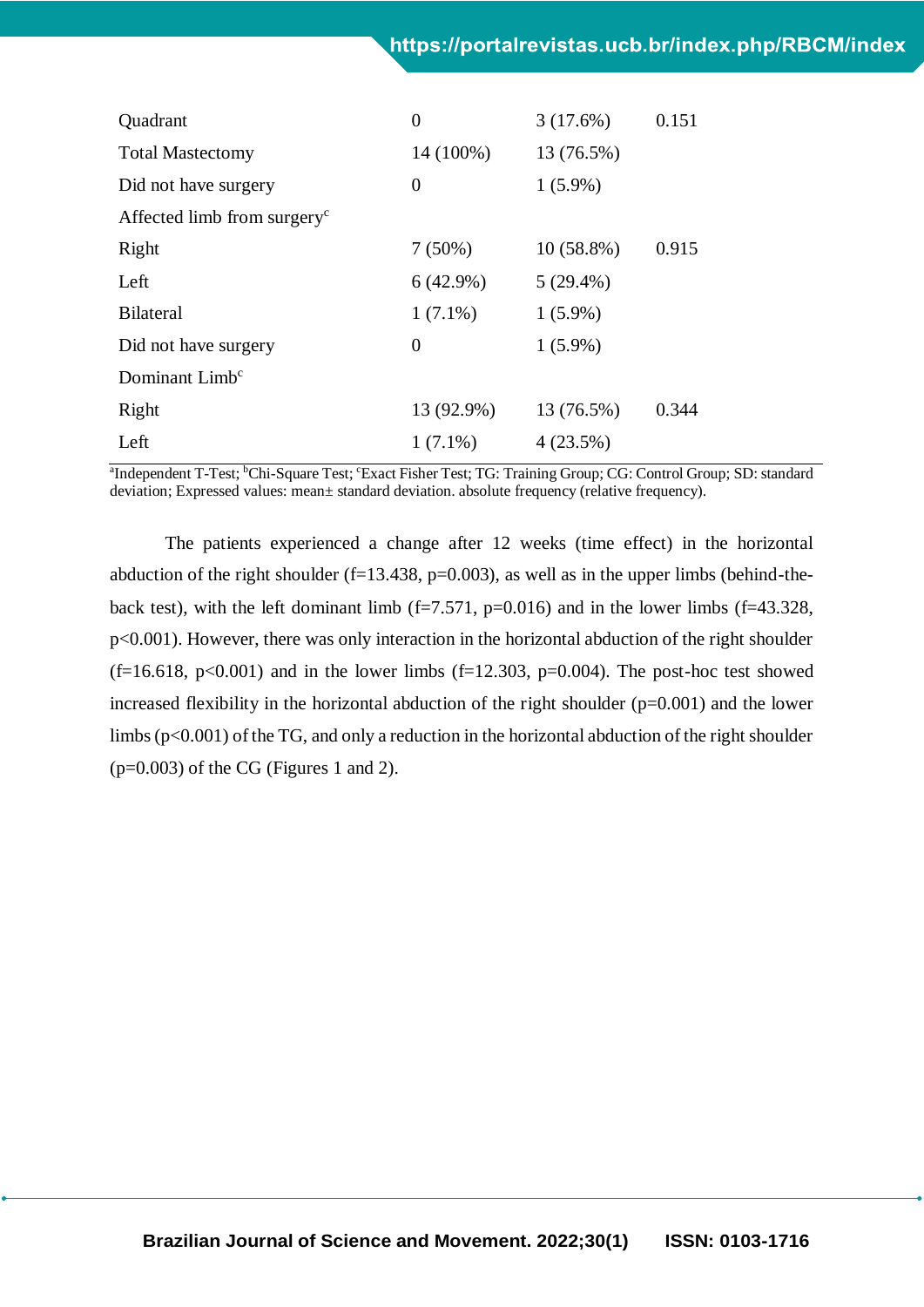## https://portalrevistas.ucb.br/index.php/RBCM/index





Expressed values: mean, standard deviation. Statistical test: ANOVA test of repeated measurements with Bonferroni Post-hoc; \*p<0.05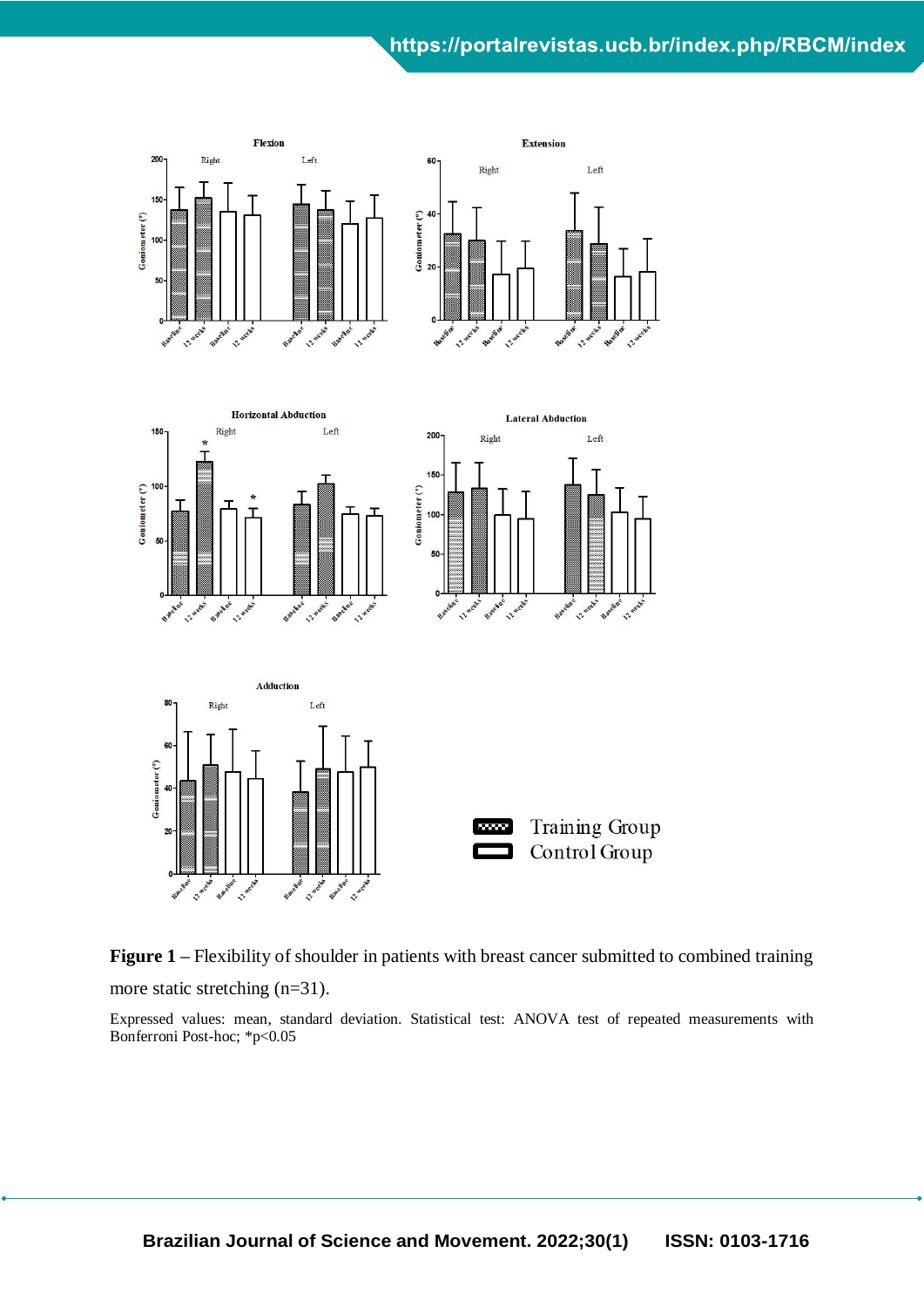

**Figure 2** – Flexibility of lower and upper limbs in patients with breast cancer submitted to combined training more static stretching (n=31)

Expressed values: mean, standard deviation. Statistical test: ANOVA test of repeated measurements with Bonferroni Post-hoc; \*p<0.05

The difference between groups was obtained in the extension of the right (f=24.155, p<0.001) and left (f = 44.255, p <0.001) shoulders, abduction of the right (f=9.543, p=0.009) and left (f=15.848, p=0.002) and horizontal abduction of the left shoulder (f=5.029, p=0.043). Nonetheless, there was only a tendency to increase flexibility in the abduction of the right shoulder ( $\Delta$ =4.50) and horizontal abduction of the left shoulder ( $\Delta$ =19.07) for the TG (Figure 1).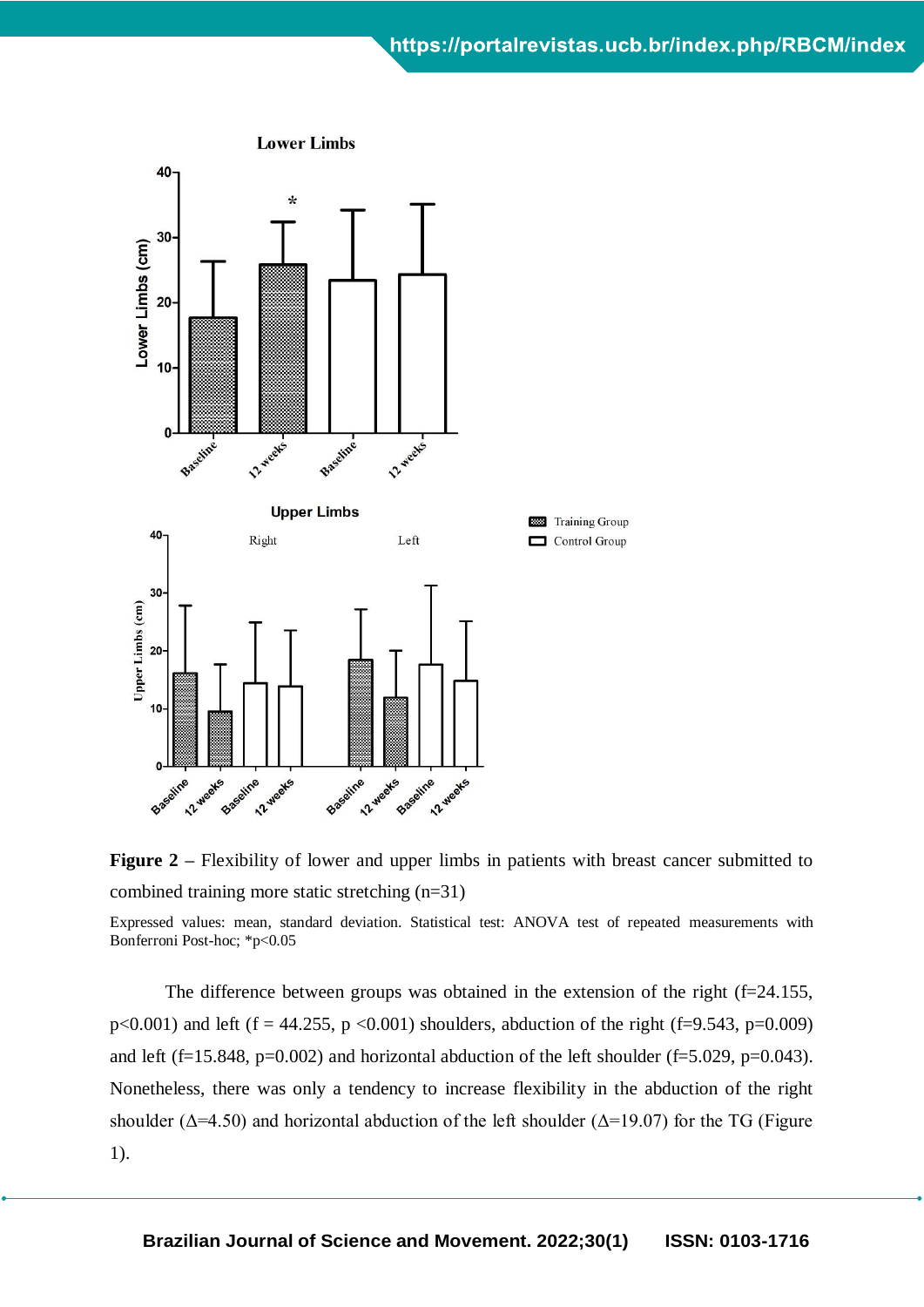In regard to the size effect, only the horizontal abduction of the right shoulder was classified as medium (eta partial square= 0.508) and the lower limbs had a large size effect (eta partial square= 0.769).

## **Discussion**

The goal of this study was to assess flexibility in women with breast cancer who underwent CT (aerobic+ resistant) more static stretching. We found that the 12-week CT more static stretching provided a significant increase for lower limb flexibility and horizontal abduction of the right shoulder in patients with breast cancer.

The flexibility training of our study was home-based, performed at home, squares, among others, and the aerobic+resistance training was conducted in the same training session within the hospital. This study provides the flexibility training with static stretching in the home-based, more concurrent training in the sessions of aerobic+resistance, the combination of both may have helped to improve the LRM.

Home-based training has been a strategy for greater adherence to physical training programs<sup>17</sup>. Our study also used home-based flexibility training as a tactic to increase the number of training sessions per week and for a combination of the three training modalities (flexibility+aerobic+resistance). Thus, our study furnished a training program to increase flexibility, according to the guidelines for breast cancer patients<sup>8</sup>.

A study with 64 women with breast cancer who underwent surgery used a home-based program consisting of nine exercises with 10 repetitions, affording LRM recovery in the shoulder of the patients, however, the study did not present a CG to compare the training effectiveness<sup>6</sup>. The presented data converge with our study.

Our results showed that CT more static stretching increases lower limb flexibility, corroborating the study by Pachioni, Fregonesi and Mantovani<sup>18</sup>, who also had the same result, but used 16 sessions of morphoanalytic therapy in 10 patients after cancer surgery and did not compare the results with the CG.

In contrast, a study with 20 breast cancer survivors utilized six months of home or studio yoga intervention and assessed flexibility through the sit-and-reach test but did not show a significant increase in lower limb flexibility<sup>19</sup>.

The flexibility of lower limbs is related to dynamic postural control, which consequently assists in the ability of an individual to remain stable to perform a functional task<sup>20</sup>.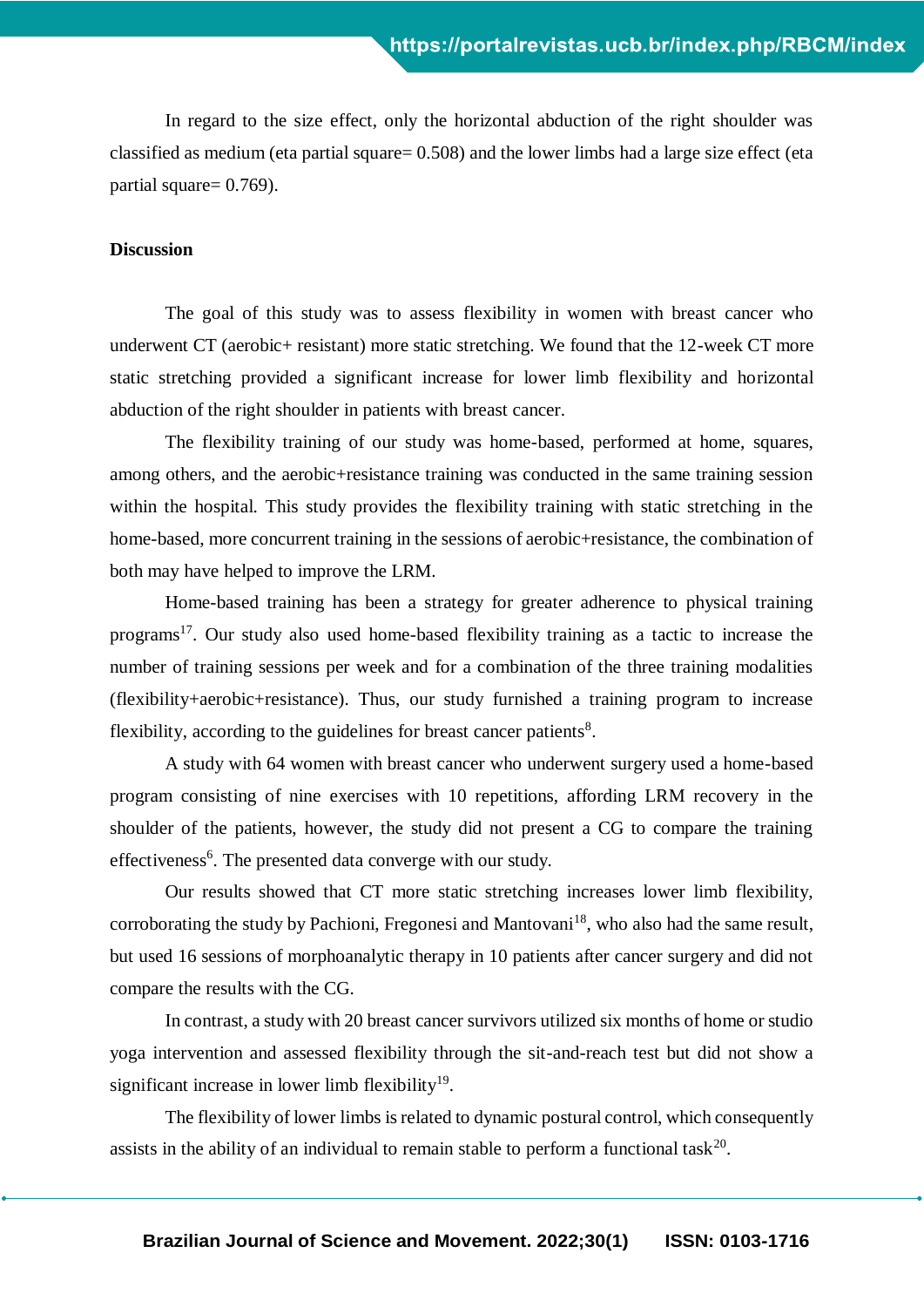Our research found an increase in horizontal abduction of the right shoulder of 44.93º in the group that underwent CT more static stretching and a reduction of 7.89º in the CG. The research of Box et al.<sup>21</sup> corroborates our results since 65 women post breast cancer surgery were allocated to a TG, where they performed exercises with physiotherapy professionals. Additionally, the CG only received information about exercises, the TG after three months of surgery, had a significant increase of 14º of the abduction of the shoulder, conversely, the study does not present the training protocol<sup>21</sup>.

An increase in the shoulder abduction is a good indicator for the treatment of patients with breast cancer since surgery causes a decrease in their abduction range of motion, flexion, and shoulder rotation<sup>22</sup>.

The size effect converged with the results of the statistical tests in our study since a large effect size was found for the flexibility of lower and middle limbs for horizontal abduction of the right shoulder, which confirms that the CT more static stretching has a strong impact for the increase of flexibility in women with breast cancer<sup>23</sup>.

Our study contained only 5 (16.13%) patients with the left dominant side, 11 (35.48%) patients who had surgical intervention in the left limb and 2 (6.45%) patients with bilateral surgery. These characteristics may have influenced the clinical decrease of flexion, extension and abduction of the left shoulder because the tumor located in the non-dominant limb and/or the limb with surgical intervention seems to make it difficult to increase the range of motion. Women who underwent breast cancer surgery had greater convergent movement in the dominant limb, as well as lower shoulder height in relation to the limb that underwent surgery<sup>22</sup>. Besides these factors, when the tumor is in the left limb, it generates a higher risk of death due to cardiovascular disease in patients with breast cancer, when compared to the general population<sup>7</sup>.

Our study evaluated the independent flexibility of breast cancer surgery because there are musculoskeletal complications, such as difficulty in raising the arm, associated with women of greater age and breast cancer survival time<sup>24</sup>. There is a lack of studies in the literature that assess flexibility in prolonged periods after surgery and the concomitant use of CT more static stretching as an intervention for range of motion.

Increased flexibility helps improve the quality of life of breast cancer patients since it is related to the improvement of postural control<sup>20</sup>, the cardiovascular system<sup>8</sup> and daily activities<sup>4-6</sup>.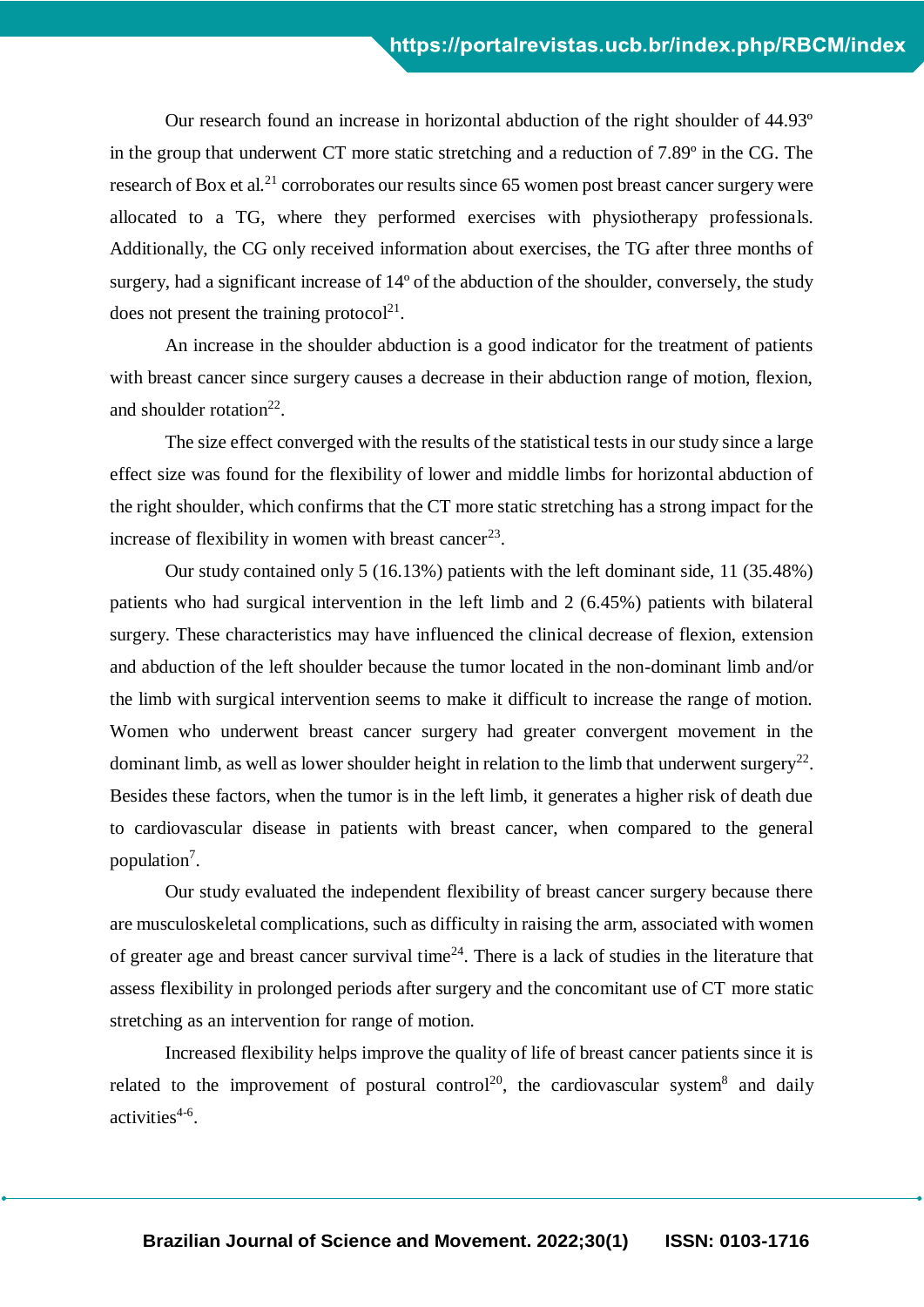The limitation of our study was the lymphedema record, that we suggest for future studies. Additionally, the sample size was another limitation in this study, owing to the difficulty in recruiting women with breast cancer who were undergoing THC. However, the strength of our research was the home-based use of CT (dynamic stretching in the sessions of aerobic+resistance) more static stretching. Besides, only in the TG provided increased flexibility in the right horizontal abduction and lower limbs in women with breast cancer. These responses occurred, yet, both groups under THC, which involved physical therapy rehabilitation. We suggest that multicenter studies should be conducted on this population with different types of physical training, as also increasing number the of resistance exercises, especially agonists for the chest and biceps muscles.

### **Conclusion**

CT more static stretching may be a therapeutic intervention to increase flexibility in women with breast cancer since we found that there was an increase in shoulder flexibility, horizontal abduction of the right shoulder and flexibility of lower limbs, only in the group that performed CT more static stretching. From our results, we suggest research that evaluates flexibility by comparing different types of tumors and cancer treatments.

#### **Acknowledgments**

Authors are thankful the Foundation for the Support of Scientific Research and Development of Maranhão, Coordination for the Improvement of Higher Education Personnel, Laboratory of Physical Assessment and Psychomotor and Whole Body Rehabilitation, Laboratory of Physiology and Prescribed Exercise of Maranhão, Pain Management League, and Aldenora Bello Cancer Hospital.

#### **References**

1. Instituto Nacional de Câncer José Alencar Gomes da Silva - INCA. Estimativa 2020: incidência de câncer no Brasil. Rio de Janeiro: INCA, 2019. Disponível em: <https://www.inca.gov.br/publicacoes/livros/estimativa-2020-incidencia-de-cancer-nobrasil>. Acesso em: 20 de janeiro de 2021.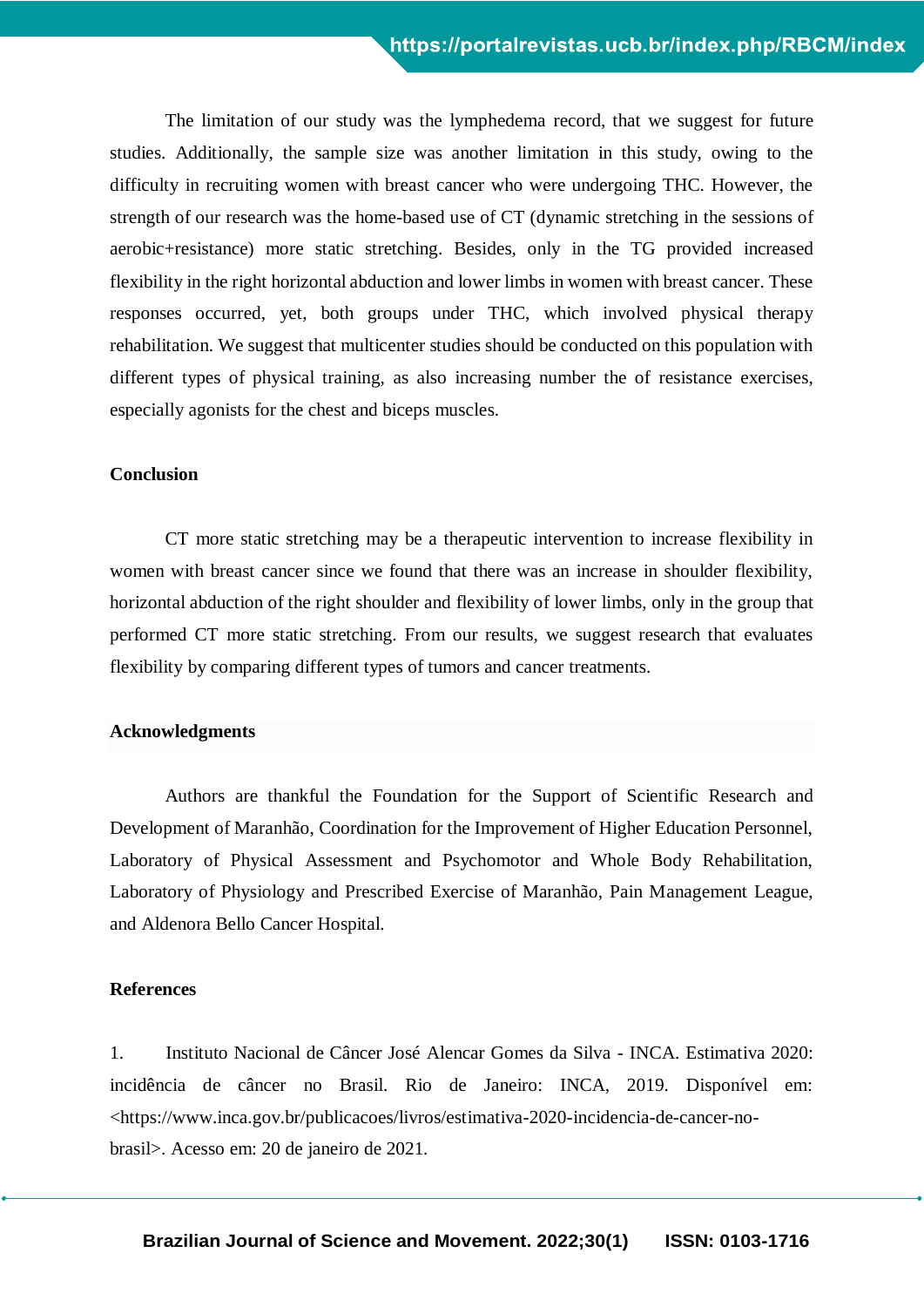2. Cantarero-Villanueva I, Fernández-Lao C, Fermández-de-Las-Peñas C, López-Barajas IB, Del-Moral-Ávila R, de la-Llave-Rincón AL, Arroyo-Morales M. Effectiveness of Water Physical Therapy on Pain, Pressure Pain Sensitivity, and Myofascial Trigger Points in Breast Cancer Survivors: A Randomized, Controlled Clinical Trial. Pain Medicine [periódico na internet] 2012;13(11):1509-19. Disponível em: 10.1111/j.1526-4637.2012.01481.x. [2020 dez 19].

3. Harrington S, Padua D, Battaglini C, Michener LA, Giuliani C, Myers J, Groff D. Comparison of shoulder flexibility, strength, and function between breast cancer survivors and healthy participants. J Cancer Surv [periódico na internet]  $2011;5(2):167-74$ . Disponível em: 10.1007/s11764-010-0168-0. [2020 nov 29].

4. Kirkham AA, Bland KA, Sayyari, Campbell KL, Davis MK. Clinically relevant physical benefits of exercise interventions in breast cancer survivors. Current oncology reports [periódico na internet] 2016;18(2):12. Disponível em: 10.1007/s11912-015-0496-3. [2020 set 22].

5. Volaklis KA, Halle M, Tokmakidis SP. Exercise in the prevention and rehabilitation of breast cancer. Wiener klinische Wochenschrift [periódico na internet] 2013;125:297-301. Disponível em: 10.1007/s00508-013-0365-8. [2021 jan 10]

6. Petito EL, Nazário ACP, Martinelli SE, Facina G, Guitiérrez MGRde. Application of a domicile-based exercise program for shoulder rehabilitation after breast cancer surgery. Rev. Latino-Am. Enfermagem. 2012;20(1):35-43.

7. Gernaat SAM, Ho PJ, Rijnber N, Emaus MJ, Baak LM, Hartman M, Grobbee DE, Verkooijen HM. Risk of death from cardiovascular disease following breast cancer: a systematic review. Breast cancer research and treatment [periódico na internet] 2017;164(3):537-55. Diponível em: 10.1007/s10549-017-4282-9. [ 2021 jan 22].

8. Kruse NT, Scheuermann BW. Cardiovascular Responses to Skeletal Muscle Stretching:"Stretching" the Truth or a New Exercise Paradigm for Cardiovascular Medicine?. Sports Medicine [periódico na internet] 2017;47(12):2507-20. Disponível em: 10.1007/s40279-017-0768-1 [2020 dez 19].

9. Cheema B, Gaul CA, Lane K, Fiatarone Singh MA. Progressive resistance training in breast cancer: a systematic review of clinical trials. Breast cancer research and treatment [periódico na internet] 2008;109(1):9-26. Disponível em: [10.1007 / s10549-007-9638-0](https://doi.org/10.1007/s10549-007-9638-0) [2020 dez 19]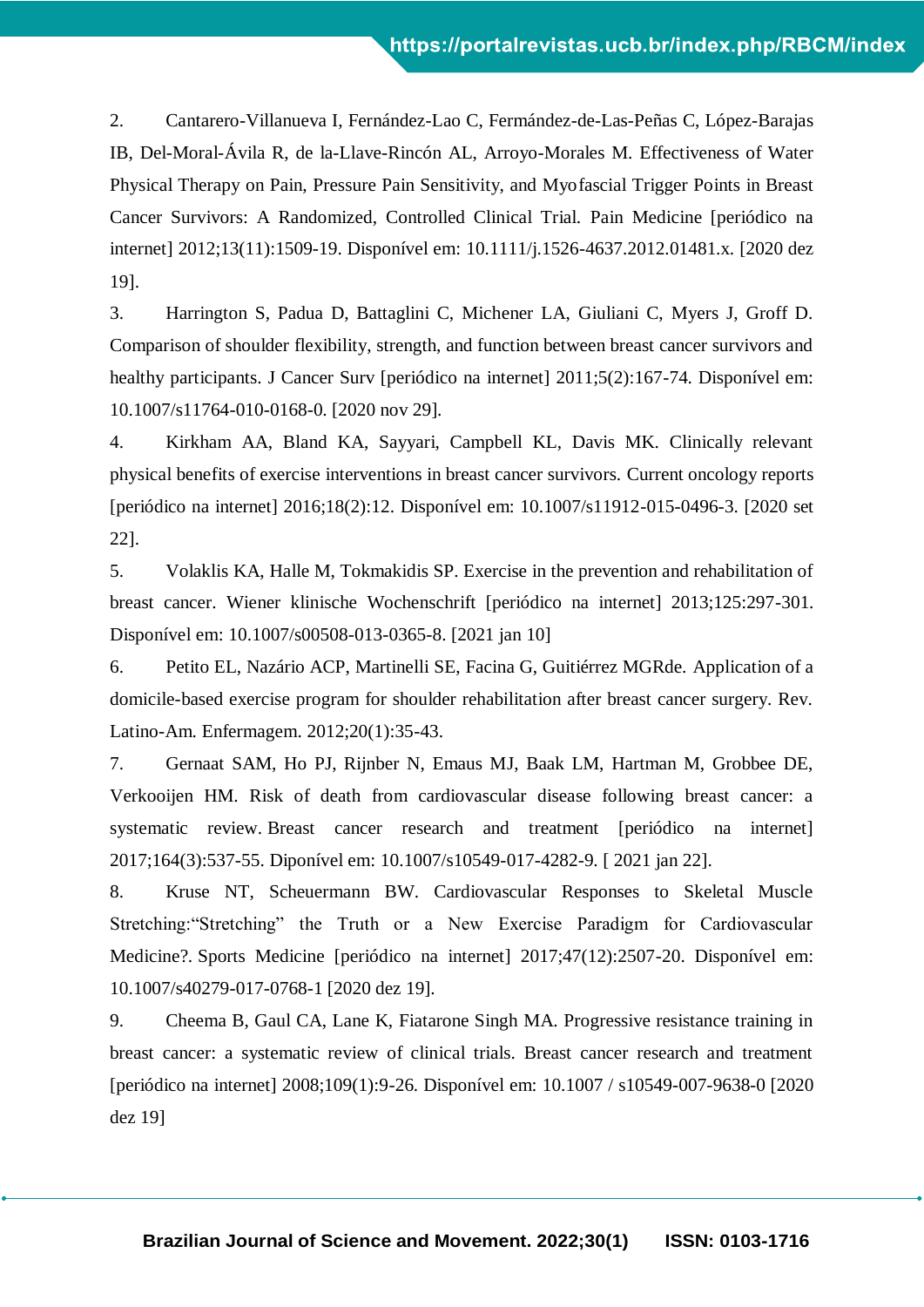10. Fontoura AS da, Formentin CM, Abech EA. Guia prático de avaliação física. Uma abordagem didática, abrangente e atualizada. 2 ed revisada e ampliada. São Paulo (Brasil): Phorte; 2013.

11. Cunha RSPda, Silva E, Freitas WZde, Fernandes Filho J. Comparison of the level of flexibility between adult athletes of the brazilian fencing team. Fitness & Performance [periódico na internet] 2005;4(2):74-84. Disponível em: [10.3900/fpj.4.2.74.p](https://doi.org/10.1007/s10549-007-9638-0) [2020 dez 20].

12. Karvonen MJ, Kentala E, Mustala O. The effect of training on heart rate, a longitudinal study. Annales medicinae Experimentalis et Biologiae. 1957;35(3):307-15.

13. Neil SE, Klika RJ, Garland J, Mckenzie DC, Campbell KL. Cardiorespiratory and neuromuscular deconditioning in fatigued and non-fatigued breast cancer survivors. Support Care Cancer [periódico na internet] 2013;21(3):873-81. Disponível em: 10.1007/s00520-012- 1600-y. [2020 nov 24].

14. Battaglini C, Bottaro M, Dennehy C, Barfoot D, Shields E, Kirk D, Hackney AC. The effects of resistance training on muscular strength and fatigue levels in breast cancer patients. Rev. Bras. de Med. do Esporte. 2006;12(3):153-115.

15. Guedes DPE, Guedes JERP. Manual prático para avaliação em educação física. 1 ed. São Paulo (Brasil): Manole; 2006.

16. Weineck J. Treinamento Ideal. 9 ed. São Paulo (Brasil): Manole; 2003.

17. Thompson WR. Worldwide survey of fitness trends for 2017. ACSM's Health & Fitness Journal [periódico na internet] 2016;20(6):8-17. Disponível em: 10.1249/FIT.0000000000000252. [2020 nov 23]

18. Pachioni FSM, Fregonesi CEPT, Mantovani AM. Morfoanalitica therapy in quality of life, stress and flexibility of women after breast cancer surgery. Manual Therapy Posturology & Rehabilitation. 2014;12(167):60-6. doi: [http://dx.doi.org/10.17784/mtprehabjournal.2014.12.167.](http://dx.doi.org/10.17784/mtprehabjournal.2014.12.167)

19. Hughes DC, Darby N, Gonzalez K, Boggess T, Morris RM, Ramirez AG. Effect of a six-month yoga exercise intervention on fitness outcomes for breast cancer survivors. Physiotherapy theory and practice. [periódico na internet] 2015;31(7):451-60. Disponível em: 10.3109/09593985.2015.1037409. [2021 jan 10].

20. Turner A. The relationship between lower limb flexibility and dynamic postural control. J. of Aust. Strength and Cond. 2017;25(7):1-15.